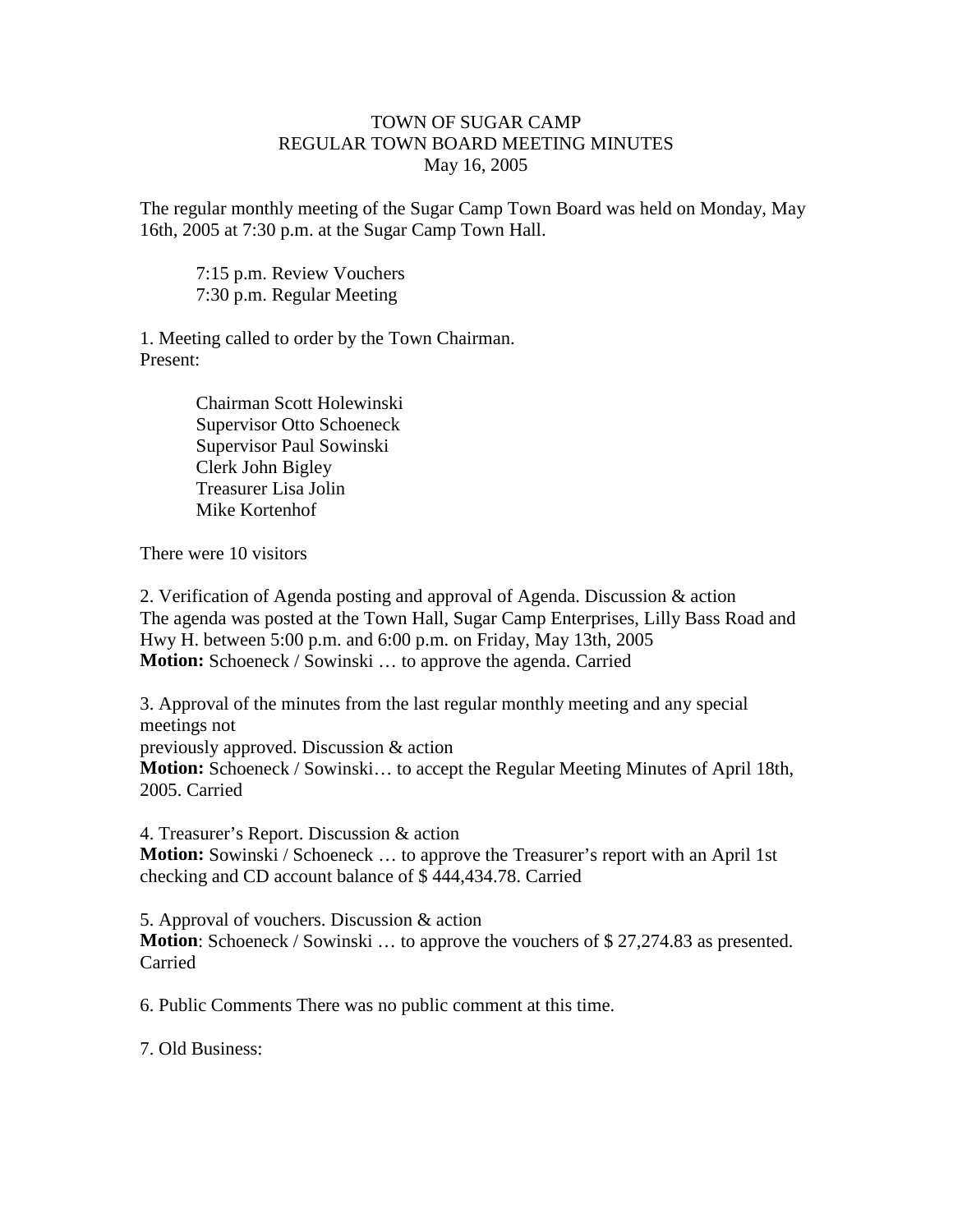A. Review crack sealing needs - Town roads. Discussion & possible action

**Motion:** Schoeneck / Sowinski…to contract with Pitlik and Wick for \$3500 and Farner's for \$3500 of crack sealing. Carried

B. Adjourn Board of Review. Discussion & possible action **Motion:** Schoeneck / Sowinski…to postpone the Board of Review to Tuesday, August 23, 2005 at 7:00 p.m. Carried

C. Update on possible Disk Golf Course on the town hall grounds. Discussion & possible action **Motion:** Schoeneck / Sowinski…to approve the concept of putting in a disk golf course on town grounds. The Board will review preliminary plans before moving forward. Carried.

## 8. New Business:

## A. Clerks Items

Consider a 6 lot preliminary survey for Victor and Joan Ebben located at 7250 Hwy 17 N.

**Motion:** Schoeneck / Sowinski…that the Town has no concerns or objections to the 6 lot subdivision of Victor Ebben. Development must follow the Town's subdivision and road ordinance, and pay the parkland dedication fees before the subdivision may be recorded. Carried.

Town Pavilion – renting  $&$  fees. Discussion  $&$  possible action **Motion**: Schoeneck / Sowinski…to set a rate of \$50 for renting the pavilion. Carried.

Review the Town Hall Reservations System. Discussion & possible action **Motion**: Schoeneck / Sowinski…to approve the new rental form for the Town Hall. Carried

Towns Association October Convention. Discussion & possible action No action was taken; there was brief discussion on who might attend. Currently two rooms are reserved. Final plans will be made at the September meeting.

Clerks and Treasures school – Green Bay. Discussion  $\&$  possible action **Motion:** Schoeneck / Sowinski...to approve expenses for the clerk and treasure to attend a 5 day training school in Green Bay. Carried

Cemetery update. Discussion & possible action **Motion**: Schoeneck / Sowinski...to allow the Jolins' to begin work on pillars at the Town cemetery. Carried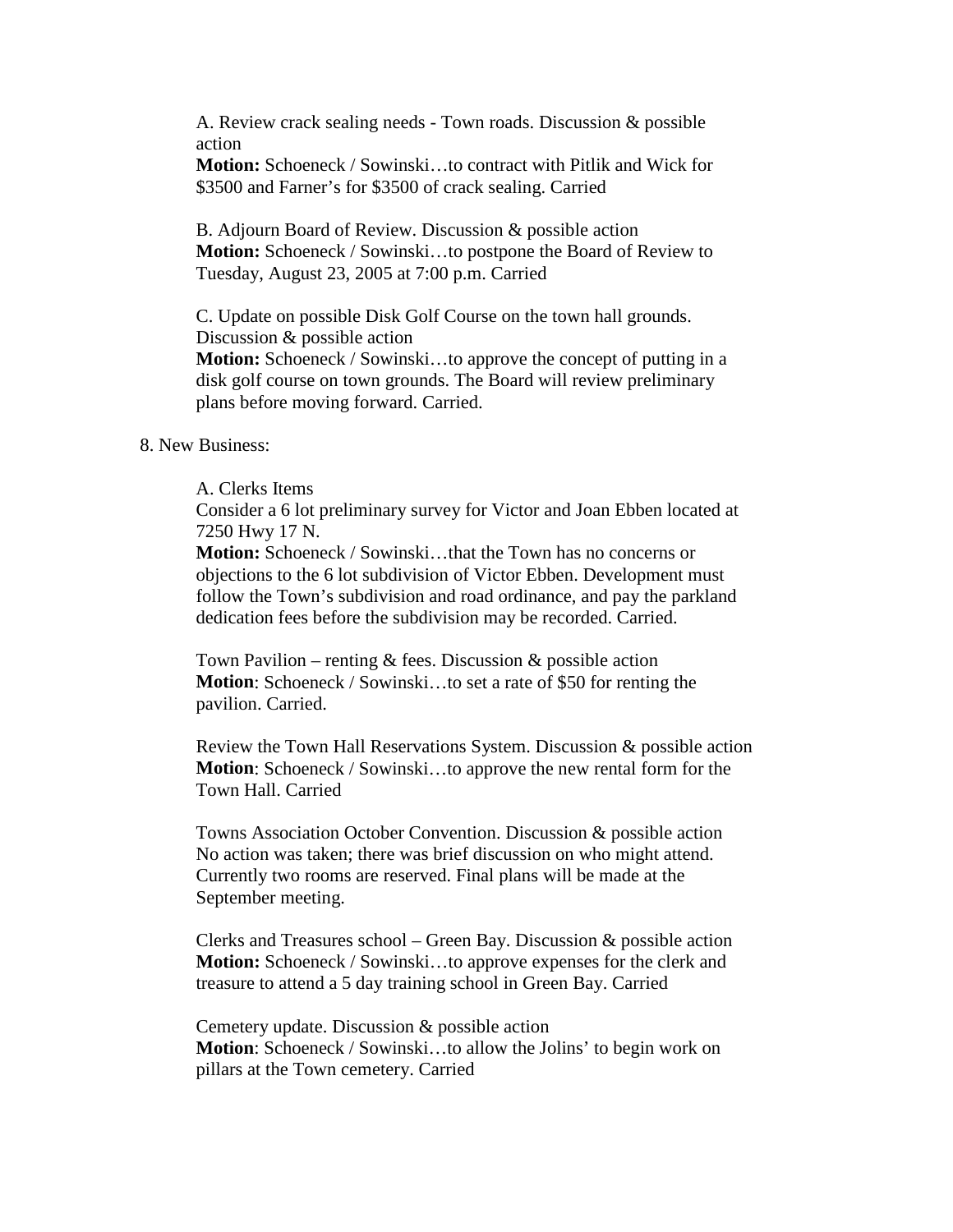Consider a request from Rick Running for No Parking signs on Camp Four Road across from the school. Discussion & possible action **Motion**: Schoeneck / Sowinski... to post no parking sings on the North side of Camp Four Road from Hwy 17 to the second school parking lot. No parking will be on school days from 7 a.m. to 4 p.m. Carried.

Consider a request from the Fire Department to place collection hydrants on Sugar Camp Lake, Chain Lake, and Jenny Weber Lake wayside in Sugar Camp with the cost paid for by a grant. Discussion & possible action.

**Motion:** Sowinski / Schoeneck ... to have the fire department apply for a 50-50 grant to place collections hydrants on Sugar Camp Lake, Chain Lake and Jenny Weber Lake with a total cost of approximately \$10,000. Carried

Consider a request from Ken Kortenhof, Emergency Management Coordinator, to adopt the County Hazard Mitigation Plan . Discussion & possible action.

**Motion:** Sowinski / Schoeneck … To adopt the County Hazard Mitigation Plan as presented. Carried

Review status of legal counsel for the Town. Discussion & possible action **Motion:** Sowinski / Schoeneck ... to allow the Town Chairman to seek new legal counsel for all town business. Carried

## B. Board Members Items

Chairman Holewinski

a. Chairman's report- information only

b. Correspondences – information only

Supervisor Sowinski - information only Supervisor Schoeneck - information only

Road, Shop, Town Hall: Road Work Report: information & discussion only See attached report

Town Hall Report: information & discussion only See attached report

Motion to go into closed session pursuant to SS  $19.85$  (1)(c) to consider employment, promotion, compensation or performance of Town Employees.

**Motion**: Schoeneck / Sowinski... to go into closed session according to